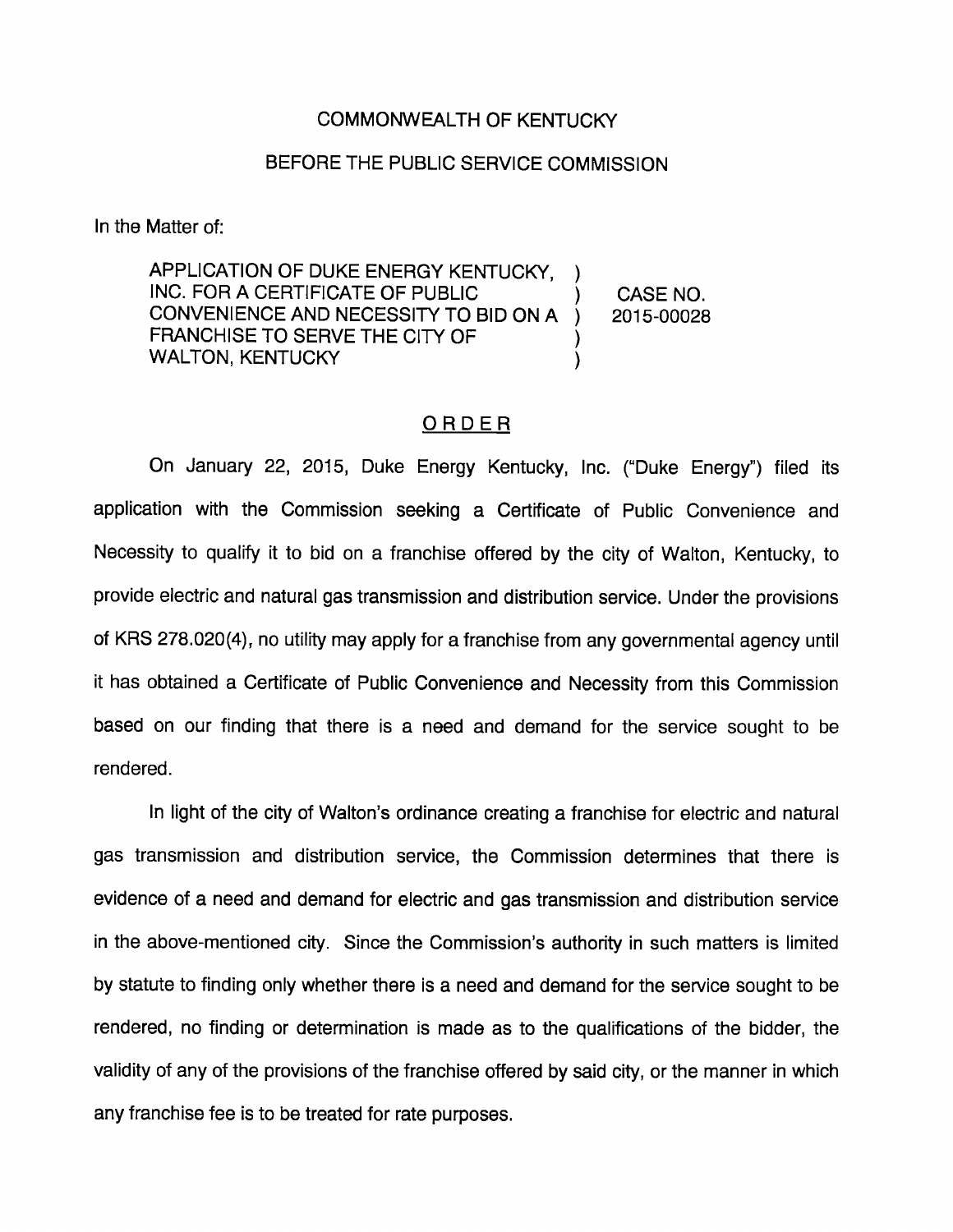## IT IS THEREFORE ORDERED that:

1. Duke Energy is granted a Certificate of Public Convenience and Necessity that authorizes it to bid on a franchise offered by the city of Walton, Kentucky, for electric and natural gas transmission and distribution service.

2. If Duke Energy is not the successful bidder. Duke Kentucky shall, within ten days of the award of the franchise at issue, file with the Commission a written notice stating that Duke Energy was not the successful bidder.

3. If Duke Energy is the successful bidder, Duke Energy shall, within ten days of the award of the franchise at issue, file with the Commission a copy of the executed franchise agreement and a statement disclosing the amount of the initial franchise fee.

4. If Duke Energy is the successful bidder. Duke Energy shall, within ten days of an increase or decrease in the amount of the initial franchise fee set forth in the franchise agreement, file with the Commission documentation setting forth the revised fee.

5. Any documents filed pursuant to ordering paragraphs 2, 3, or 4 of this Order shall reference the number of this case and shall be electronically submitted via the Commission's electronic Tariff Filing System.

6. This Order shall not be construed as granting a Certificate of Public Convenience and Necessity to construct utility facilities in said city.

-2- Case No. 2015-00028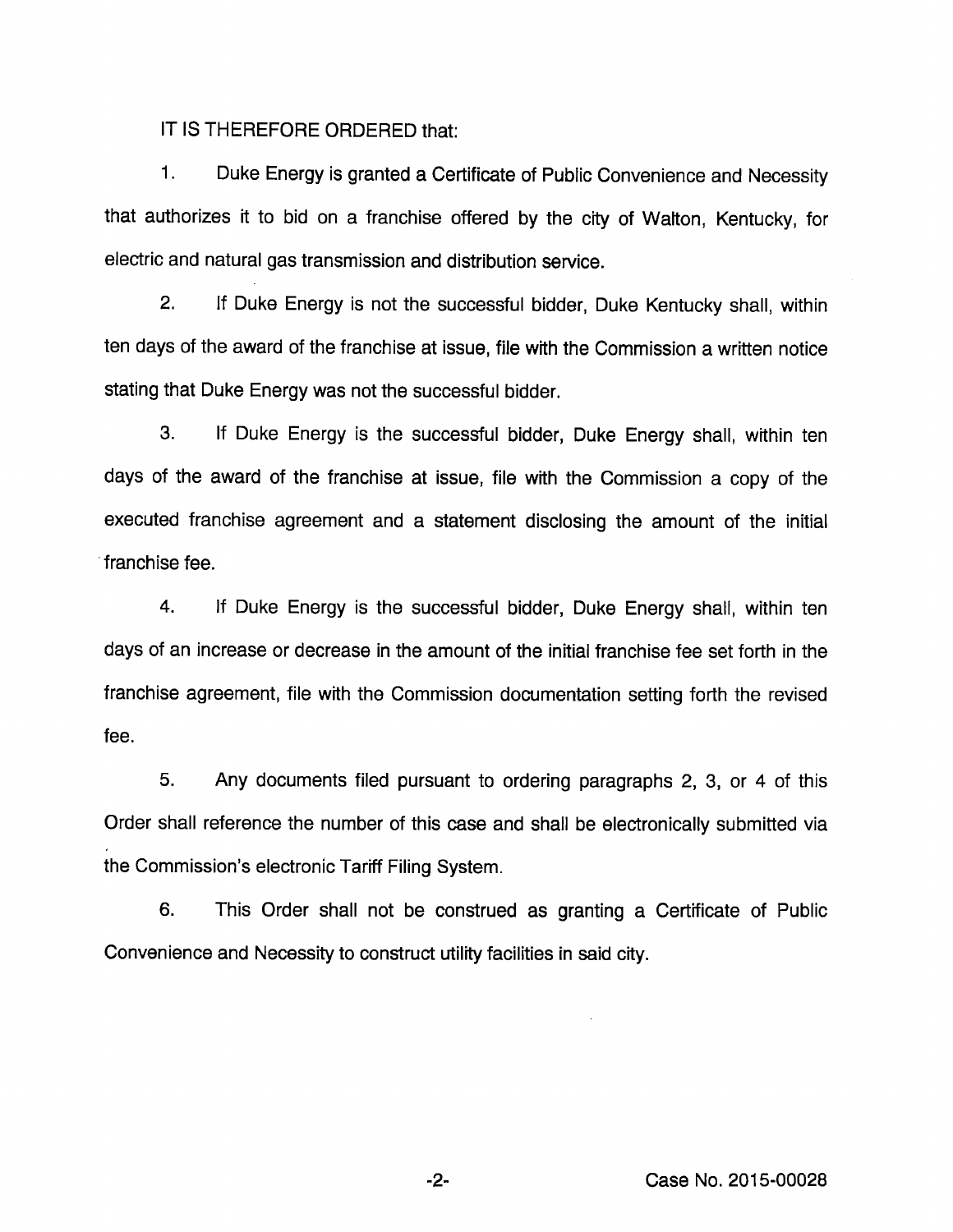By the Commission ENTERED JAN 3 0 2015 KENTUCKY PUBLIC SERVICE COMMISSION

**ATTEST** Executive Director